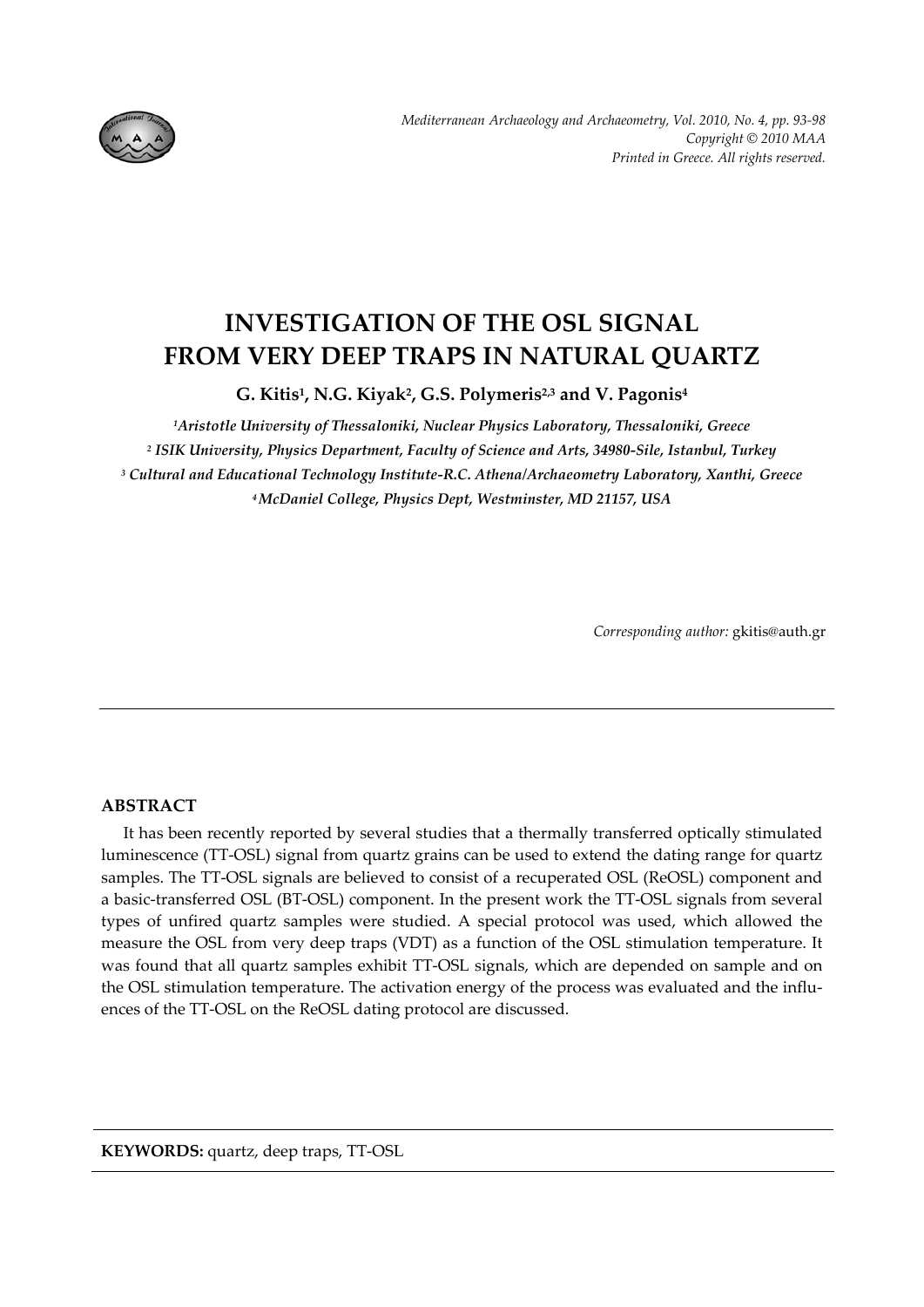## **INTRODUCTION**

Several recent studies have shown that a thermally transferred OSL (TT‐OSL) signal from quartz grains can extend the dating range for quartz samples of various origins by almost an order of magnitude (Wang et al., 2006a; Wang et al., 2006b; Tsukamoto et al., 2008). It has been suggested that the TT-OSL signal comprises a recuperated OSL (ReOSL) compo‐ nent and a basic‐transferred OSL (BT‐OSL) component, Aitken (1998). Dating protocols based on the TT‐OSL signal attempt to separate the BT‐OSL signal and the ReOSL signal, by thermal treatments. It is suggested that the ReOSL signal is the major contributor to the TT‐ OSL signal. BT‐OSL signal is a smaller but sig‐ nificant component. Aitken (1998) suggested that the ReOSL results from a ''double transfer'' process while the BT‐OSL was due to electrons

trapped originally in light‐insensitive traps. An alternative ''single transfer'' process for the production of ReOSL has been suggested by Adamiec et al. (2008) and was modeled by Pa‐ gonis et al. (2008). In the single transfer process, a light-sensitive trap acts as the source of electrons for the ReOSL. It is probable that the BT‐ OSL signal, or at least some part of it, originates from Very Deep Traps (VDT). As VDT we con‐ sider those traps which are responsible for TL glow‐peaks with a peak maximum temperature of 500 0C.

The aim of the present work is to investigate the contributions of the OSL signals from the VDT in unfired natural quartz of various ori‐ gins, to set protocols involving OSL measure‐ ments at high temperatures like ReOSL dating protocol.



Figure 1: High efficiency TT-OSL curve shapes for quartz measured at various OSL stimulation temperatures. Curve (a) 190 °C, Curve (b) 250 °C and Curve (c) at 375 °C. Curve (d) corresponds to the background OSL signal **measured at room temperature.**

#### **MATERIALS AND APPARATUS**

The samples were quartz of various origins and from diverse locations of Turkey. Samples with laboratory codes SLE and PDK were very young coastal‐dunes near Istanbul, with 0.011 Gy and 0.008 Gy equivalent doses (Kiyak and Canel, 2006).Sample INK was also from young

coatal dunes from Inkumu‐ Bartin, in the mid‐ dle part of the Black Sea Region with a natural dose 0.022 Gy. Sample PTR was a deposit from Patara in the Mediterranean coast and containd a natural dose about 2.2 Gy. Samples SRZ1 and SRZ2 were from different layers of a marine terrace in Saroz, on the Eagean coastal area. These samples are old and the natural SAR pa‐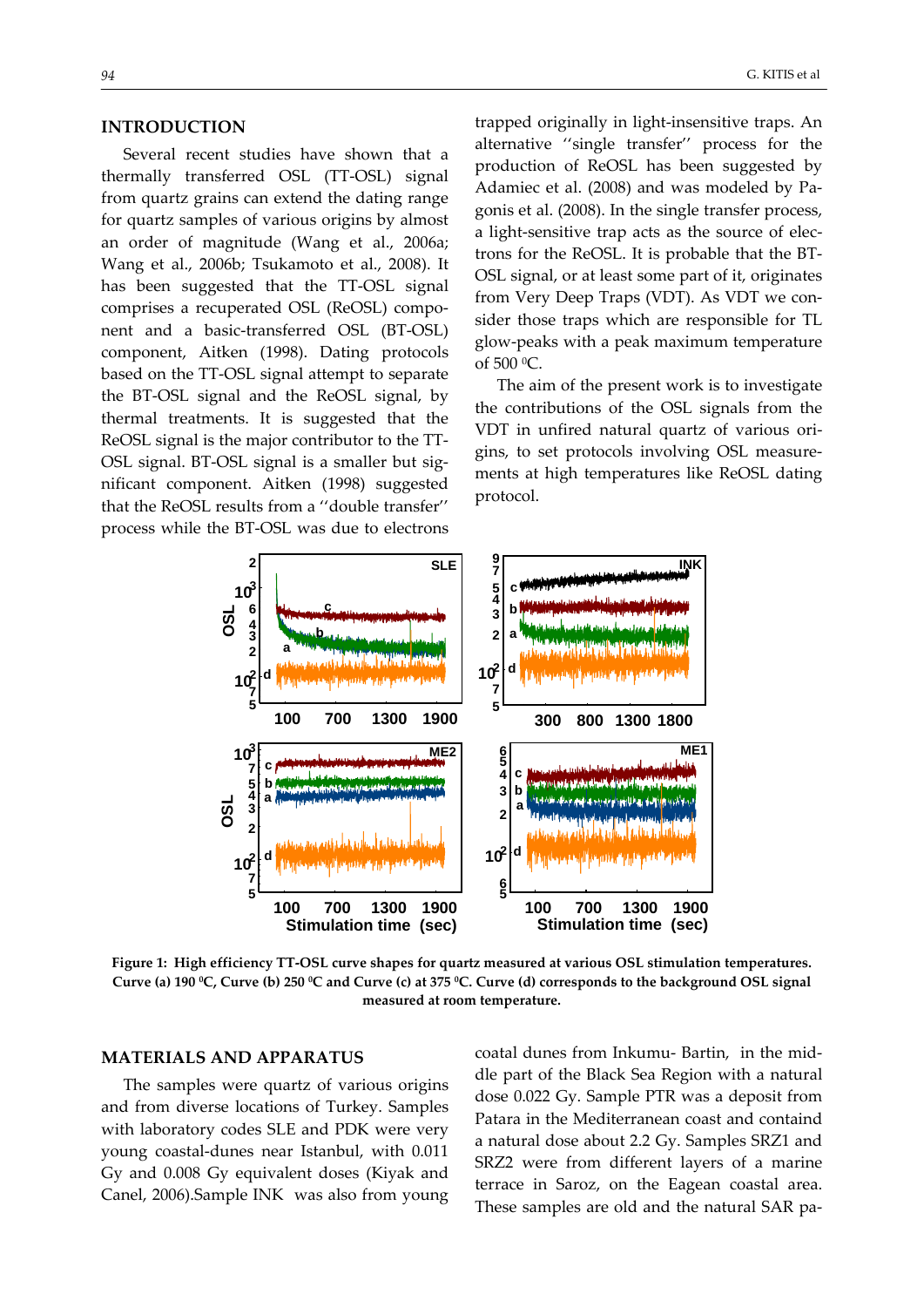leodose dose in quartz grains were estimated as 181 and 195 Gy respectively. ME1 and ME2 were from fluvial terrace sediments from an area close to the Marmara Ereglisi, in European part of the Marmara Region with 127 and 145 Gy paleodoses. . The samples as received were wet sieved, and quartz grains with dimensions between 90 and 180 μm were selected and deposited on stainless steel disks of 1 cm2 area. Quartz purity of the samples was previously verified by IRSL measurements at ambient temperature.

Blue light emitting diodes (LEDs) (470 nm, 40 mW/cm2) were used for stimulation intensi‐ ties linearly increased between 0 and 36 mW/cm2. All measurements were performed using the RISØ TL/OSL reader (model TL/OSL– DA–15) equipped with about 0.1 Gy/s <sup>90</sup>Sr/Y βray source. The reader is fitted with an EMI 9635QA PM Tube. Luminescence signals were detected through U–340 filters. The TL readout

heating rate used was 1 K/s for all measurements.

# **EXPERIMENTAL RESULTS AND DIS‐ CUSSION**

The multi‐aliquot protocol used to study the efficiency of TT‐OSL from VDT was the follow‐ ing:

**Step 1:** Natural sample+300Gy beta dose.

**Step 2:** TL readout to 500 °C.

**Step 3:** Test dose (TD= 10 Gy) and TL to 500 °C.

**Step 4:** Blue CW‐OSL at a variable stimulation temperature T<sub>i</sub> (125C – 375C in steps of 25C) for 2000 s.

**Step 5:** Residual TL up to 500 °C.

**Step 6:** TD and TL to 500 °C.

**Step 7:** Repeat steps 1‐6 for a new sample and new stimulation temperature Ti.



Figure 2: Low efficiency TT-blueOSL curve shapes for quartz measured at various OSL measuring temperatures. Curve (a) 190 °C, Curve (b) 250 °C and Curve (c) at 375 °C. Curve (d) corresponds to the background OSL signal **measured at room temperature**

Since the degree of filling of VDT by the geo‐ logical dose in not known, an additional irra‐ diation is given in step 1 to ensure the filling of the VDT. In step 2, any trapping level responsi‐

ble for TL-glow-peaks up to 500  $\rm{^0C}$  is erased. The measurement in step 3 is used to evaluate the sensitivity to a low test dose and verify that the heating up to 500  $^{\circ}$ C erases the TL signal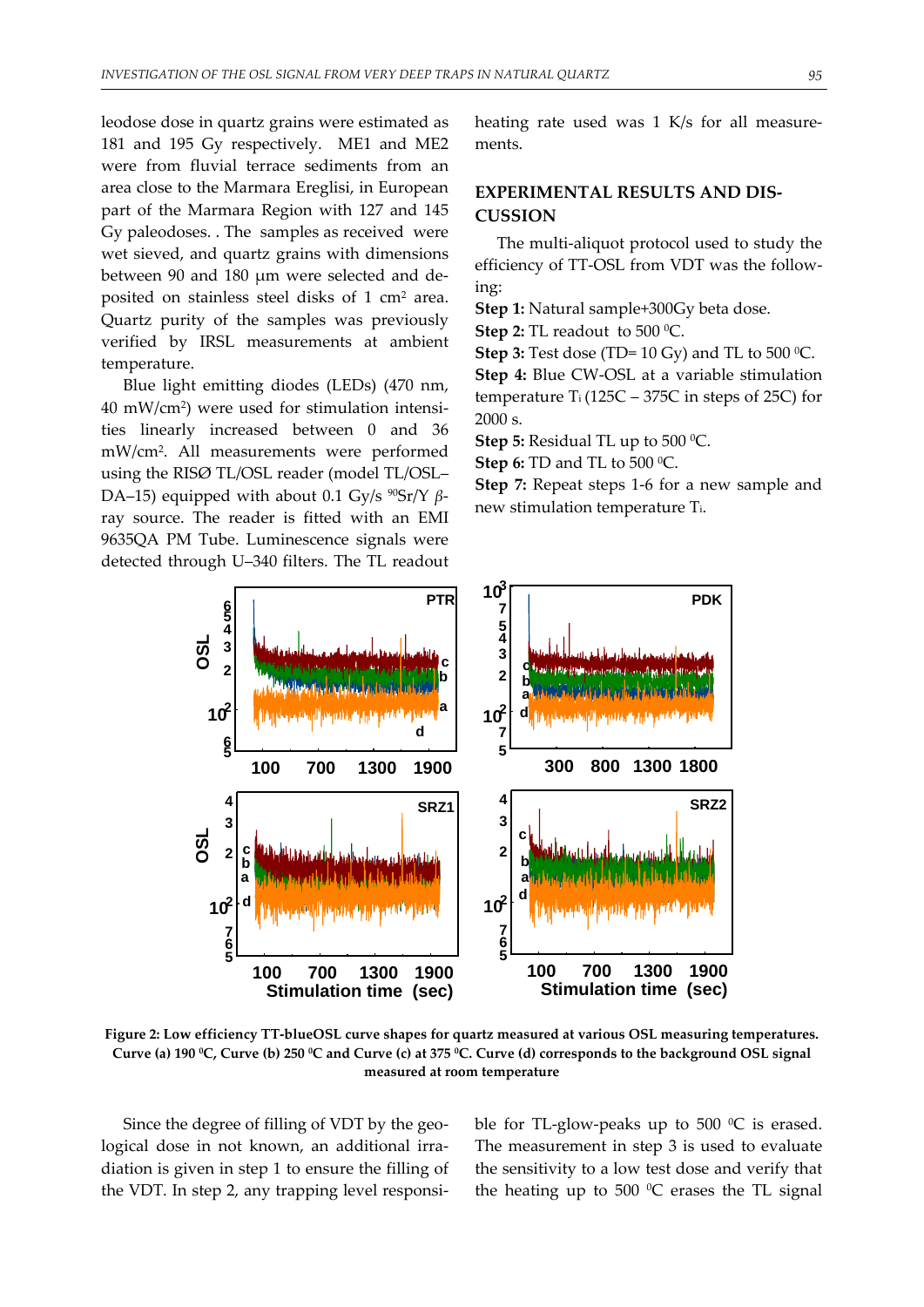above 300  $^{\circ}$ C down to the background level. Step 4 aims to study the magnitude of the TT‐ OSL signal from VDT as a function of the OSL stimulation temperature. Step 5 is applied to find whether TL signal appears between 20‐  $500^{\circ}$ C after the stimulation at high temperatures, due, for example, to phototransfer process. Finally step 6 will evaluate the sensitivity to the low test dose as in step 3 and allows to evaluate how the applied protocol affects the sensitivity of the quartz sample.

The protocol was applied to the specific eight different quartz samples described above. In six of these samples only three OSL measuring tem‐ peratures were used (190, 250 and  $375^{\circ}$ C). On the other hand, since the OSL measurement at high temperatures is a thermally activated optical stimulation process, two samples were selected, one with high and another with low TT‐OSL sig‐ nals. In these two samples the optical stimulation was studied in the whole temperature region from 125 to 375  $^{\circ}$ C in steps of 25  $^{\circ}$ C. The purpose of this experiment is to evaluate the activation energy values of the thermally activated optically stimulated process.

The main result of this experiment responds directly to the first question set in the present work, namely to show that all quartz samples exhibit TT‐OSL signals. The intensity of the OSL signals from VDT was found to depend on the type of quartz sample used. The TT‐OSL curves from VDT are shown in Figs. 1 and 2. In Fig. 1 the samples having a very high efficiency for TT‐OSL are presented whereas Fig. 2 shows the samples having low TT-OSL efficiency. In all cases the background level is included.

It is useful here to present in Fig. 3 the re‐ sults of the steps 1, 2, 3, 5 and 6 of the protocol. The glow-curve (a) of Fig. 3 results after the irradiation with 300 Gy. The glow-curve (b) received in step 3 gives (i) the sensitivity to a low dose after the heavy irradiation in step 1 and assures (ii) the TL readout in step 2 erases the TL above  $300^{\circ}$ C to the usual background level and it does not leaves any intense residual TL signal at the very high temperatures. The absence of any signal in curve (c) of step 5, shows that the optical stimulation at the high tempera‐ tures of step 4 does not cause any re‐trapping to the low temperature glow‐peaks. Finally, the glow‐curve (d), which almost coincides with glow‐curve (b) shows that the sample treatment in steps 2 to 5 does not influence the sensitivity of the samples.



**Figure 3: a) NTL plus 300 Gy beta dose. (b) TL glow‐ curve from step 3. (c) Residual TL after blue CW‐OSL stimulation at the temperature of 375oC (d) TL from step 6.**

The basic characteristic of TT‐OSL curve is that the TT‐OSL signal increases from zero to higher level and then takes the form of a more or less stable emission. However, in some sam‐ ples for very short stimulation times a fast com‐ ponent appears. These cases are shown in Fig. 4, where only the first 300 s of the stimulation curves are included in the plot. Furthermore, it appears only for OSL stimulation temperatures lower than 175  $\rm{^0C}$ , and not for higher stimulation temperatures. Obviously this component can not be related to the known fast component originating from the electron trap responsible for the 325  $\rm{C}$  TL glow peak of quartz, since this electron trap was emptied by the TL readout up to 500 0C.

Fig. 5a shows the behavior of the total TT‐ OSL as a function of the OSL stimulation tem‐ perature. The exponential nature of the behavior allows the evaluation of the activation en‐ ergy of the optical stimulation at high tempera‐ tures for two of the samples. The respective Ar‐ rhenius plots are shown in Fig.5b. In the case of INK quartz sample which exhibits a strong TT‐ OSL signal, the activation energy was found to be E=0.44±0.03 eV, whereas for the case of PDK quartz, which shows a weak TT‐OSL signal, it was found to be E=0.42±0.04 eV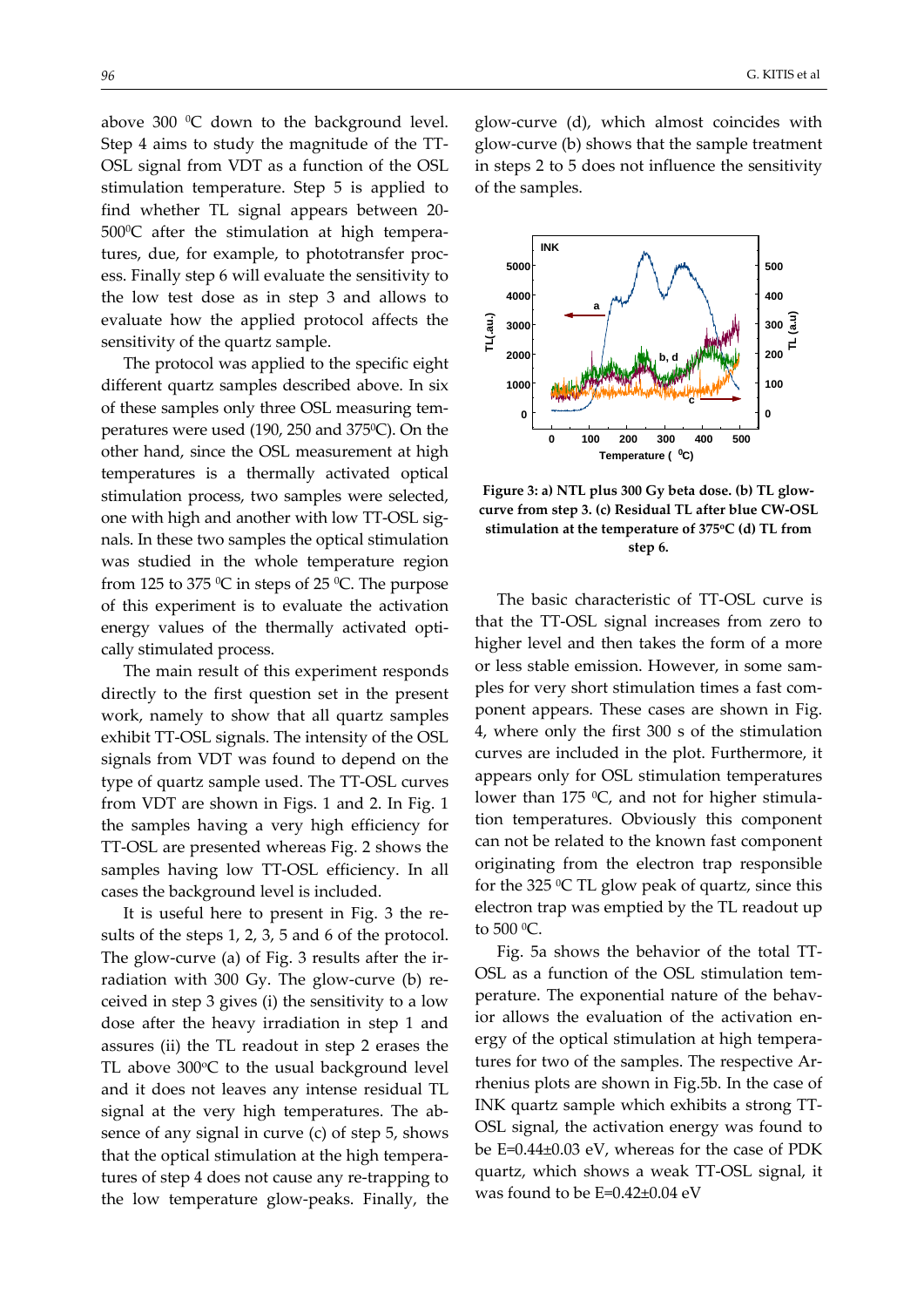

**Figure 4: Examples of TT‐OSL curves showing a fast component at very short stimulation times. Curve (a) PDK quartz, curve (b) PTR quartz, curve (c) SLE quartz and curve (d) the OSL background.**

Since the thermal quenching effect is often reported in quartz, it is necessary to examine the results of Fig. 5 under the influence of ther‐ mal quenching. Assuming that the thermal quenching parameters  $C=2.8 \times 10^7$  and W=0.64 eV, given by Wintle (1975) as representative for quartz, it is possible to correct the OSL intensi‐ ties due to thermal quenching as follows. Ini‐ tially, the values of the thermal quenching effi‐ ciency were evaluated for each one of the OSL stimulation temperatures.

Then the OSL intensity at each temperature is corrected due to thermal quenching by divid‐ ing it with the evaluated corresponding thermal quenching efficiency. Then the logarithm of the corrected OSL values is plotted against 1/kT (Arrhenius plots). The results for both inte‐ grated regions are shown in Fig. 6. The result‐ ing values of the activation energies were found to be E=1.02±0.03 eV, and E=0.92±0.02 eV for INK and PDK. Using only the present data, it is not possible to decide which values are the correct ones.

Therefore, separate experiments of TL as a function of heating rate are required in order to investigate if the thermal quenching effect is present or not in the specific quartz samples studied.

#### **4. CONCLUSIONS**

Under the combined action of thermal activation and optical stimulation electrons trapped at VDT are liberated to the conduction band and recombine emitting photons. This is known as a TT‐OSL signal. Eight unfired quartz sam‐ ples of various origins that were studied, exhibited TT‐OSL signals in a wide region of OSL stimulation temperatures. It was found that the TT‐OSL signal depends strongly on the type of quartz sample studied.

This TT‐OSL signal could be an appreciable component of the BT‐OSL signal involved in the TT‐OSL dating protocols. According to the re‐ sults of the present work, the importance of the BT‐OSL part of the TT‐OSL dating protocol de‐ pends also on the sample studied, and we recommend that the BT‐OSL signals are included in TT‐OSL protocols, rather than being omitted.



Figure 5: Arrhenius plot showing the activation energy evaluation for the TT-OSL signal without taking into **account thermal quenching. INK quartz E=0.44±0.03 eV and PDK quartz E=0.42±0.04 eV**